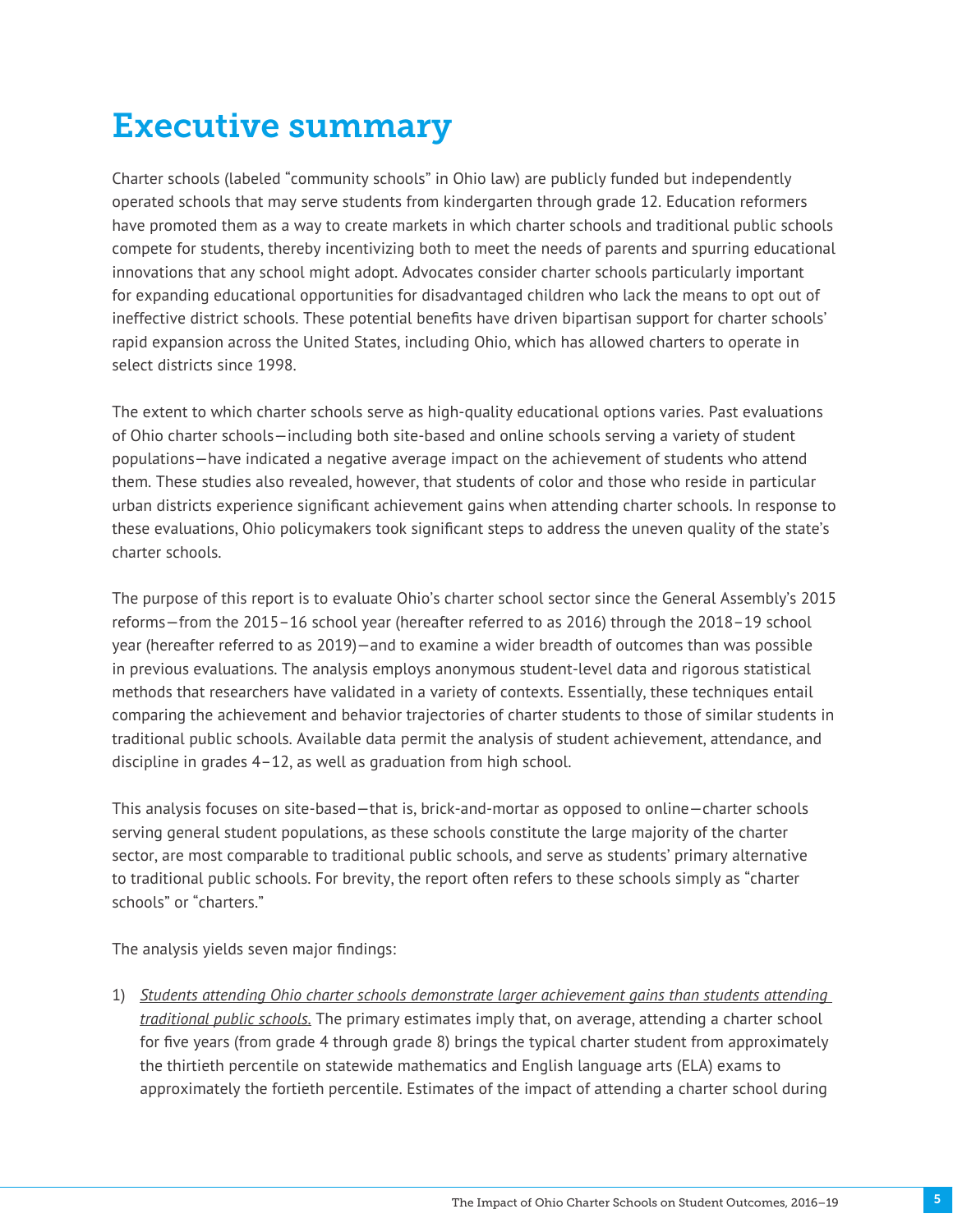high school grades indicate average gains of approximately 1.5 to 2.5 percentile points on end-ofcourse ELA exams (but not algebra or geometry exams).

- 2) *Attending charter schools leads to improvements in other outcomes associated with educational success and long-term wellbeing.* Students attending charter schools significantly improve their attendance rates and experience significant declines in the probability that schools will report them for disciplinary incidents. Students attending charter schools in grades 9–12 are also less likely to be chronically absent. These increases in attendance rates also correspond to significantly more instructional time for charter school students—particularly in grades 4–8.
- 3) *Black and low-achieving students in urban environments benefit most from attending Ohio charter schools.* Black students' achievement gains in grades 4–8 are twice as large as White students' gains, and their achievement gains in high school grades are approximately 30 percent larger. Positive charter impacts on attendance rates, rates of chronic absenteeism, and disciplinary incidents also occur primarily among Black students. For example, for every year a Black student attends a charter school in grades 4–8, their probability of being reported for a disciplinary incident declines an additional three to four percentage points. This effect is nearly large enough to erase the disciplinary gap Black students face (as compared to the average Ohio student) just before enrolling in a charter middle school. Similarly, attending a charter high school on average erases approximately one-third of the difference in eighth-grade attendance rates (or rates of chronic absenteeism) between Black students and the average Ohio student.
- 4) *Charter schools that contract with nonprofit management organizations have the largest effect on student achievement.* Nonetheless, charter schools that employ for-profit management organizations and those that manage their own operations also post greater achievement gains than traditional public schools.
- 5) *Attending a charter school during high school grades has no impact on the probability that a student eventually receives a diploma.* Although the estimates are often imprecise, the estimated impact on graduation rates is often close to zero.
- 6) *Low-achieving students benefit most from attending charter high schools (schools serving grades 9–12 only)*. A low-achieving student (one who scores around the sixteenth percentile on state assessments in grade 8) on average will score over 0.5 points higher on the ACT than a similar student who enters a traditional public high school in grade 9. Specifically, these low-achieving charter students score approximately 14.4 out of thirty-six (the sixteenth percentile of the national ACT score distribution) as opposed to 13.9 (the thirteenth percentile). The analysis also cannot rule out substantively significant positive impacts on low-achieving students' probability of graduation.
- 7) *Charter schools in Columbus are notable for their consistently large positive impacts at all grade levels and across nearly all outcomes—including state achievement tests, college entrance exams, attendance rates, rates of chronic absenteeism, and rates of reported disciplinary incidents.* The positive impacts of Columbus charter schools are often more than double those of the average charter school. Charter